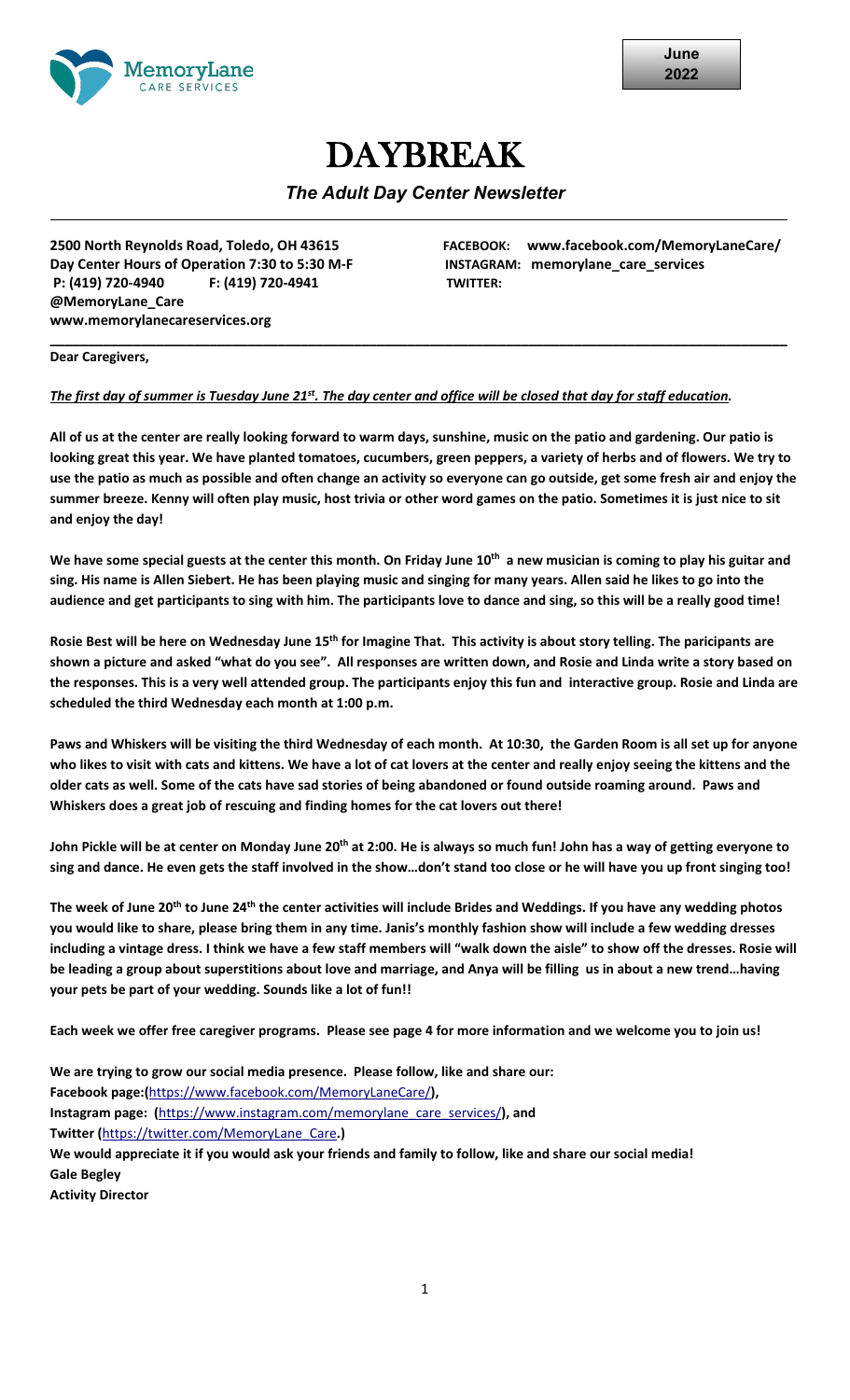UPCOMING CLOSINGS



**The Center and Offices also be closed on the following days in 2022:**

**Staff training: Remaining Holidays** 

Tuesday, June 21, 2022 Monday, July 4, 2022, Independence Day

Wednesday, October 26, 2022 Monday, September 5, 2022, Labor Day

Thursday, November 24, 2022, Thanksgiving Day Friday, December 23, 2022, Christmas Eve Monday, December 26, 2022, Christmas Day Monday, January 2, 2023, New Year's Day

### **Do you need incontinence supplies?**

MemoryLane received donations of incontinence supplies. We have pull-up and tab style of briefs. We also have inserts for briefs and brief pads.

## PLEASE ASK US, WE ARE HAPPY TO GIVE YOU THESE SUPPIES! **CAREGIVER EDUCATION AND SUPPORT**

**June 2022!**

**In-person education program at MemoryLane Care Services 2500 N Reynolds Road, Toledo, Ohio**

**June 9 – Stress management, caregiver health, and getting help Contact MemoryLane Care Services to enroll 419-720-4940 or [cconley@memorylanecare.org](mailto:cconley@memorylanecare.org)**



**(Virtual) Caregiver Coffee with MemoryLane Staff**

Would you like to talk with other caregivers about their experiences? Join us for a (virtual) coffee **every Wednesday at 2 pm**

Learn from others who face the same challenges. Share insights, advice, and encouragement.

### **Join by videoconference or phone**

**6/8 – Dealing with False Beliefs**

**6/15 - Home Safety: Medications Management**

**6/22 – Helpful Technology in Caregiving**

**6/29 – Asking for Help in Caregiving**

**Join on your computer or mobile app**

**[Click here to join the meeting](https://teams.microsoft.com/l/meetup-join/19%3ameeting_NmM3M2ZjYjUtMWFmZS00NTM3LTlmN2YtZDc1YzUzZjM4ZjU0%40thread.v2/0?context=%7b%22Tid%22%3a%224dbee0c8-e13e-4fbe-9288-5ea84a3637f8%22%2c%22Oid%22%3a%22206079f2-afdb-453f-8762-e00a819e5af3%22%7d)**

**Or call in (audio only)**

872-240-1621 (long distance toll charges apply)

Phone Conference ID: 814 074 969#

Programs are partially supported by the Area Office on Aging of Northwestern Ohio Caregiver Support Program, Yark **Automotive Group, and the Toledo Community Foundation, Fund for the Elderly**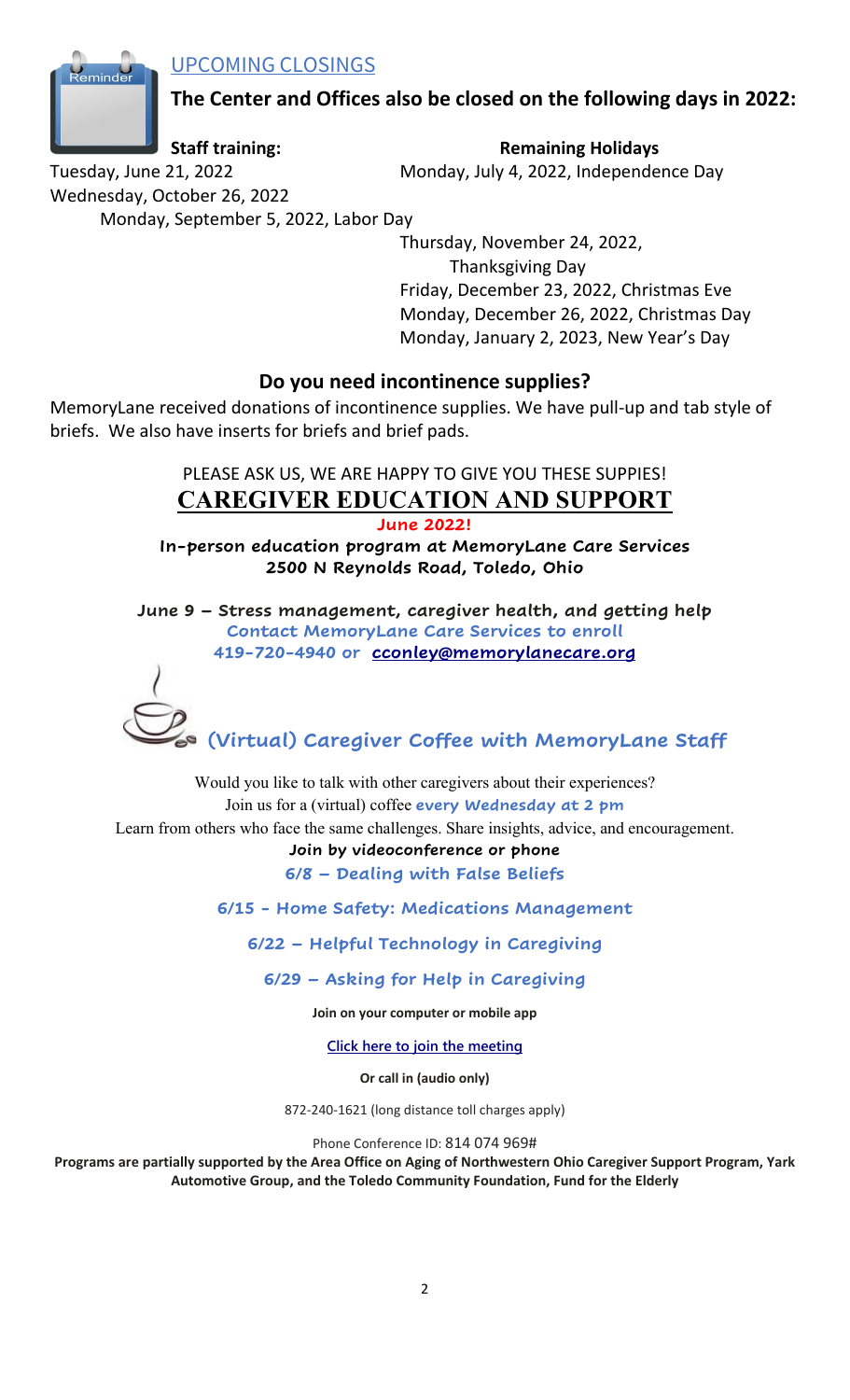## **June Activities**

| Monday                                                                                                                                                                                                                                             | Tuesday                                                                                                                                                                                                                                                                                             | Wednesday                                                                                                                                                                                                                                                                                                             | Thursday                                                                                                                                                                                                                                             | Friday                                                                                                                                                                                                                                                                       |
|----------------------------------------------------------------------------------------------------------------------------------------------------------------------------------------------------------------------------------------------------|-----------------------------------------------------------------------------------------------------------------------------------------------------------------------------------------------------------------------------------------------------------------------------------------------------|-----------------------------------------------------------------------------------------------------------------------------------------------------------------------------------------------------------------------------------------------------------------------------------------------------------------------|------------------------------------------------------------------------------------------------------------------------------------------------------------------------------------------------------------------------------------------------------|------------------------------------------------------------------------------------------------------------------------------------------------------------------------------------------------------------------------------------------------------------------------------|
|                                                                                                                                                                                                                                                    |                                                                                                                                                                                                                                                                                                     | 1<br>10:30 Strengthen Your Mind<br>with Kenny<br>11:00 Yoga with Emma<br>1:00 Bingo with Kenny<br>1:30 Family Feud with Janis<br>2:00 Light and Lively with<br>Rosie<br>3:30 Crafting with Emma<br>4:15 Bunco with Rosie                                                                                              | 10:30 Penny Ante with<br>Kenny<br>11:00 Exercise with Rosie<br>1:00 Bingo with Kenny<br>1:30 Animal Therapy with<br>Emma<br>2:00 Team Games with Pat<br>3:30 Red or Black Anya<br>4:15 You Be the Judge with<br>Pat                                  | 3<br>10:30 Baseball Trivia<br>with Kenny<br>11:00 Exercise with<br>Anya<br>1:00 Friday Afternoon<br><b>Matinee or Music on</b><br>the Patio<br>3:30 Dog Idioms with<br>Anya<br>4:15 Motown Dance<br>Party with Pat and<br>Emma                                               |
| 6<br>10:30 Urban Myths with<br>Kenny<br>11:00 Exercise with Emma<br>1:00 Bingo with Kenny<br>1:30 Old Sayings with<br>Anya<br>2:00 Team Games with<br>Pat<br>3:30 Never Have I Ever<br>with Anya<br>4:15 Beach Boys Dancing<br>with Pat and Emma   | $\overline{7}$<br>10:30 Word Games<br><b>That Make You Think</b><br>w/ Kenny<br>11:00 Exercise with<br><b>Rosie</b><br>1:00 Bingo with Emma<br>1:30 Remembering<br><b>Penny Candy with</b><br>Janis<br>2:00 Tai Chi with Anya<br>3:30 Charades with<br>Emma<br>4:15 Sweet Trivia<br>with/Rosie      | 8<br>10:30 Old Sayings with<br>Kenny<br>11:00 Yoga with Emma<br>1:00 Bingo with Kenny<br>1:30 Bunco with Janis<br>2:00 Light and Lively with<br><b>Rosie</b><br>3:30 Animal Therapy with<br>Emma<br>4:15 The Story of the US<br>Flag and Fabulous Flag Day<br><b>Facts with Rosie</b>                                 | 9<br>10:30 Penny Ante with<br>Kenny<br>11:00 Exercise with Rosie<br>1:00 Bingo with Kenny<br>1:30 Mind Stretchers with<br>Emma<br>2:00 Team Games with Pat<br>3:30 Mixed Up Flag Day<br><b>White Board Game</b><br>4:15 You Be the Judge with<br>Pat | 10<br>10:30 Everyday Life<br><b>Trivia with Kenny</b><br>11:00 Exercise/Anya<br>1:00 Music Program<br>with Allen Siebert<br>3:30 Sensory Group<br>with Anya<br>4:15 Dance Party with<br><b>Pat and Emma</b>                                                                  |
| 13<br>10:30 Urban Myths with<br>Kenny<br>11:00 Exercise with Emma<br>1:00 Bingo with Kenny<br>1:30 Old Saying with Anya<br>2:00 Team Games w/ Pat<br>3:30 Would You Rather?<br>with Anya<br>4:15 Country Music and<br>Dancing with Pat and<br>Emma | 14<br>10:30 Word Games that<br>Make you Think with<br>Kenny<br>11:00 Exercise with<br><b>Rosie</b><br>1:00 Bingo with Emma<br>1:30 Five Item What is<br>it? with Janis<br>2:00 Tai Chi with Anya<br>3:30 Pictionary/ Emma<br>4:15 Frequently Asked<br><b>Questions About Flag</b><br>Day with Rosie | 15<br>10:30 Strengthen Your Mind<br>with Kenny<br>10:30 Paws and Whisker Cat<br>and Kitten Visit<br>11:00 Yoga with Emma<br>1:00 Imagine That with<br><b>Rosie Best</b><br>2:00 Light and Lively with<br>Rosie<br>3:30 Crafting with Emma<br>4:15 Bunco with Rosie                                                    | 16<br>10:30 Penny Ante with<br>Kenny<br>11:00 Exercise with Rosie<br>1:00 Bingo with Kenny<br>1:30 Animal Therapy with<br>Emma<br>2:00 Team Games with Pat<br>3:30 Red or Black with<br>Anya<br>4:15 You Be the Judge with<br>Pat                    | 17<br>10:30 Everyday Life<br><b>Trivia Kenny</b><br>11:00 Exercise/Anya<br>1:00 Friday Afternoon<br><b>Matinee or Music on</b><br>the Patio<br>2:30 Father's Day<br>Party/Doughnuts with<br>Dad<br>3:30 All About Bees<br>with Anya<br>4:15 Dance Party with<br>Pat and Emma |
| 20<br>10:30 Urban Myths with<br>Kenny<br>11:00 Exercise with Emma<br>1:00 Bingo with Kenny<br>2:00 Music with John Pickle<br>3:30 Never Have I Ever with<br>Anya<br>4:15 Music and Dancing<br>with Pat and Emma                                    | 21<br>Day Center and Office<br><b>Closed for Staff</b><br><b>Education</b>                                                                                                                                                                                                                          | 22<br>10:30 Old Savings with Kenny<br>11:00 Yoga with Emma<br>1:00 Bingo with Kenny<br>1:30 Wedding Dress/Fashion<br><b>Show with Janis</b><br>2:00 Story Time with<br><b>Heidi/Toledo Library Visits</b><br>3:30 Wedding Watercolors<br>with Emma<br><b>4:15 Superstitions About Love</b><br>and Marriage with Rosie | 23<br>10:30 Penny Ante with<br>Kenny<br>11:00 Exercise with Rosie<br>1:00 Bingo with Kenny<br>1:30 Mind Stretchers with<br>Emma<br>2:00 Team Games w/ Pat<br>3:30 Including Pets in Your<br><b>Wedding/Anya</b><br>4:15 You Be the Judge with<br>Pat | 24<br>10:30 Everyday Life<br><b>Trivia Kenny</b><br>11:00 Exercise/Anya<br>1:00 Friday Afternoon<br>Matinee or Music on the<br>Patio<br>2:30 Wedding Theme<br>Party<br>3:30 Sensory Group with<br>Anya<br>4:15 Music and Dancing<br>with Emma & Pat                          |
| 27<br>10:30 Urban Myths with<br>Kenny<br>11:00 Exercise with Emma<br>1:00 Bingo with Kenny<br>1:30 Animal Therapy with<br>Anya<br>2:00 Music with John Pickle<br>3:30 Would You Rather<br>with Anya<br>4:15 Music and Dancing<br>with Pat and Emma | 28<br>10:30 Word Games That<br><b>Make You Think</b><br>11:00 Exercise with Rosie<br>1:00 Bingo with Emma<br>1:30 Pets Are Family Too<br>with Janis<br>2;00 Tai Chi with Anya<br>3:30 Pictionary with<br>Emma<br>4:15 "Rosie the Cyclone"<br>with Rosie                                             | 29<br>10:30 Strengthen Your Mind<br>with Kenny<br>11:00 Yoga with Emma<br>1:00 Bingo with Kenny<br>1:30 Bunco with Janis<br>2:00 Light and Lively with<br>Rosie<br>3:30 Pet Therapy/Cats and<br><b>Dogs Watercolors</b><br>4:15 A Budding Sense of<br><b>Humor with Rosie</b>                                         | 30<br>10:30 Penny Ante with<br>Kenny<br>11:00 Exercise with Rosie<br>1:00 Bingo with Kenny<br>1:30 Animal Therapy with<br>Emma<br>2:00 Team Games with Pat<br>3:30 Red or Black with<br>Anya<br>4:15 You Be the Judge with<br>Pat                    |                                                                                                                                                                                                                                                                              |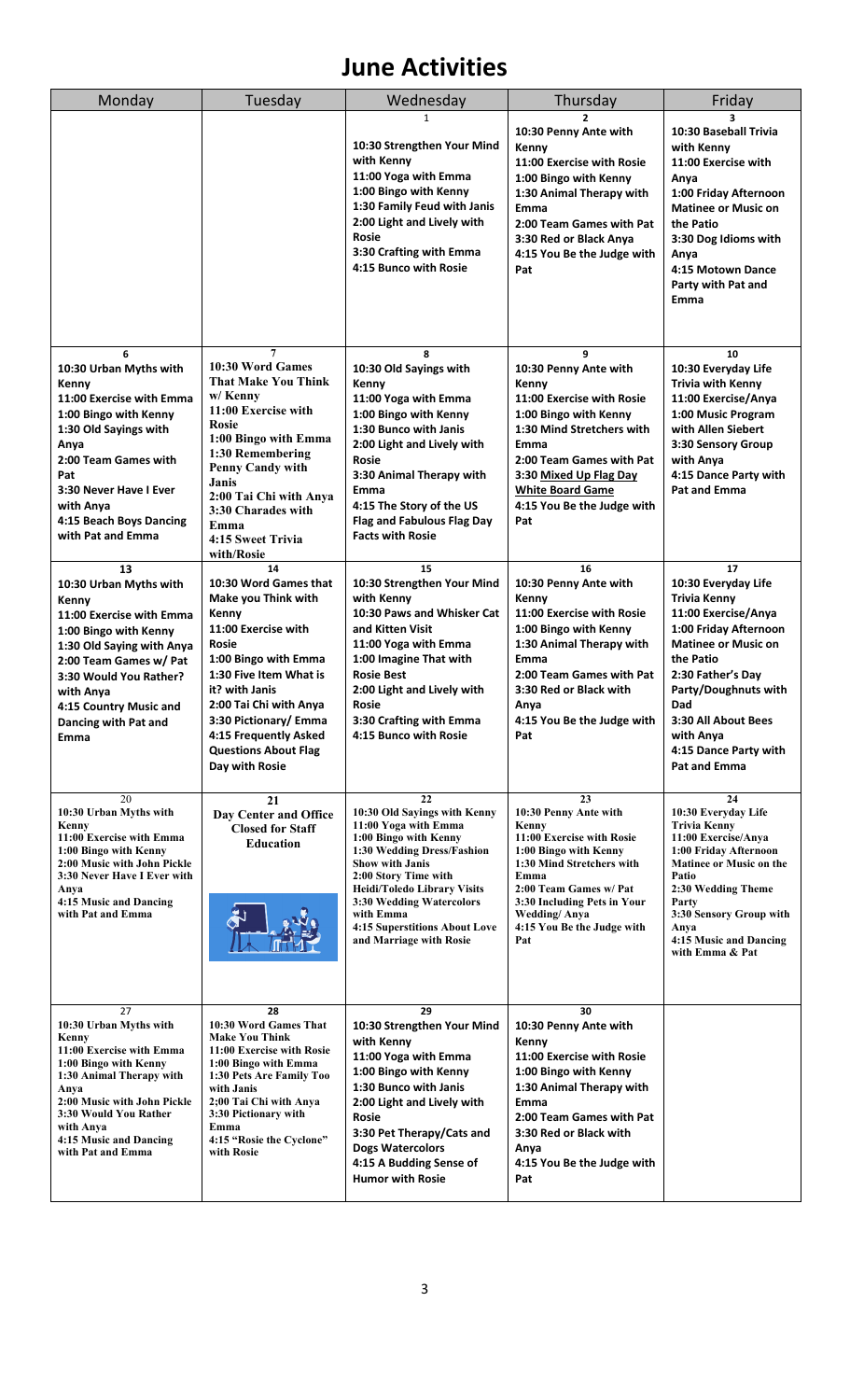# **-June MENU-**

| Monday                                                                                                                                                                             | Tuesday                                                                                                                                                                          | Wednesday                                                                                                                                                              | Thursday                                                                                                                                                                     | Friday                                                                                                                                                                                                        |
|------------------------------------------------------------------------------------------------------------------------------------------------------------------------------------|----------------------------------------------------------------------------------------------------------------------------------------------------------------------------------|------------------------------------------------------------------------------------------------------------------------------------------------------------------------|------------------------------------------------------------------------------------------------------------------------------------------------------------------------------|---------------------------------------------------------------------------------------------------------------------------------------------------------------------------------------------------------------|
|                                                                                                                                                                                    |                                                                                                                                                                                  | 1                                                                                                                                                                      | 2                                                                                                                                                                            | 3                                                                                                                                                                                                             |
|                                                                                                                                                                                    |                                                                                                                                                                                  | <b>Lemon Pepper Chicken</b><br><b>Mixed Vegetables</b><br><b>Brussel Sprouts</b><br><b>Multi Grain Bread</b><br><b>Pineapple Tidbits</b><br>Milk<br>Diet - Same        | <b>Pork with Supreme Sauce</b><br><b>Whipped Potatoes</b><br><b>Sliced Carrots</b><br><b>Wheat Bread</b><br><b>Devil's Food Cake</b><br>Milk<br>Diet - Angel Food Cake       | <b>Macaroni &amp; Cheese</b><br><b>Stewed Tomatoes</b><br>Spinach<br><b>Cornbread</b><br><b>Fresh Fruit</b><br>Milk<br>Diet-Same                                                                              |
| 6                                                                                                                                                                                  | 7                                                                                                                                                                                | 8                                                                                                                                                                      | 9                                                                                                                                                                            | 10                                                                                                                                                                                                            |
| <b>Meatloaf w/Brown Gravy</b><br><b>Cheesy Whipped</b><br><b>Potatoes</b><br><b>Brussel Sprouts</b><br><b>Wheat Bread</b><br><b>Fresh Fruit</b><br>Milk<br>Diet-Same               | <b>Chicken &amp; Rice Casserole</b><br><b>Sliced Carrots</b><br><b>Winter Vegetables</b><br><b>Dinner Roll</b><br><b>Brownie</b><br>Milk<br>Diet - Graham Crackers               | <b>Chilaquiles Casserole</b><br><b>Mexican Rice</b><br><b>Stewed Tomatoes</b><br><b>Flour Tortilla</b><br><b>Fresh Orange</b><br>Milk<br>Diet-Same                     | <b>Glazed Ham</b><br><b>Baked Sweet Potato</b><br><b>Mixed Vegetables</b><br><b>Multi Grain Bread</b><br><b>Chocolate Chip Cookie</b><br>Milk<br><b>Diet-Graham Crackers</b> | <b>Pork Roast</b><br>Garden Rotini<br>Cabbage<br><b>Wheat Roll</b><br><b>Pineapple Tidbits</b><br>Milk<br>Diet-Same                                                                                           |
| 13                                                                                                                                                                                 | 14                                                                                                                                                                               | 15                                                                                                                                                                     | 16                                                                                                                                                                           | 17                                                                                                                                                                                                            |
| Vegetarian Chili<br><b>Baked Potato</b><br><b>Green Peas</b><br><b>Cornbread</b><br><b>Pineapple Tidbits</b><br>Milk<br>Diet-Same<br><b>Sour Cream</b>                             | <b>BBQ Pork Rib Patty</b><br><b>Macaroni &amp; Cheese</b><br><b>Glazed Carrots</b><br>Hamburger Bun<br><b>Fruit Cocktail</b><br>Milk<br>Diet-Same                                | <b>Parmesan Chicken</b><br><b>Rotini &amp; Tomatoes</b><br><b>Broccoli</b><br><b>Wheat Bread</b><br><b>Peanut Butter Cookie</b><br>Milk<br><b>Diet-Vanilla Wafers</b>  | <b>Turkey Breast w/Gravy</b><br><b>Country Potatoes</b><br><b>Green Beans</b><br><b>Wheat Roll</b><br><b>Strawberry Fluff</b><br>Milk<br><b>Diet-Fruited Gelatin</b>         | <b>Father's Day Meal</b><br><b>BBQ Chicken Patty</b><br><b>Baked Beans</b><br><b>Whole Kernel Corn</b><br><b>Wheat Hamburger Bun</b><br><b>Chocolate Swirl Pudding</b><br>Milk<br><b>Diet-Vanilla Pudding</b> |
| 20                                                                                                                                                                                 | 21                                                                                                                                                                               | 22                                                                                                                                                                     | 23                                                                                                                                                                           | 24                                                                                                                                                                                                            |
| To<br>be<br>Announced                                                                                                                                                              | <b>Center Closed</b><br>for In-Service<br><b>Staff Training!</b>                                                                                                                 | Pasta Primavera<br><b>Okra &amp; Tomatoes</b><br><b>Sliced Carrots</b><br><b>Dinner Roll</b><br><b>Fresh Fruit</b><br><b>Milk</b><br>Diet-Same                         | <b>Garlic Rosemary Chicken</b><br><b>Oven Roasted Potatoes</b><br><b>Green Beans</b><br><b>Multi Grain Bread</b><br><b>Fresh Fruit</b><br>Milk<br>Diet-Same                  | <b>Glazed Ham</b><br><b>Whipped Potatoes</b><br><b>Broccoli with Cheese</b><br><b>Wheat Bread</b><br>Birthday Cake<br>Milk<br>Diet- Angel Food Cake                                                           |
| 27                                                                                                                                                                                 | 28                                                                                                                                                                               | 29                                                                                                                                                                     | 30                                                                                                                                                                           | July 1                                                                                                                                                                                                        |
| Salisbury Beef w/ Gravy<br><b>Buttermilk Potatoes</b><br><b>Green Beans with</b><br><b>Tomatoes &amp; Onion</b><br><b>Wheat Bread</b><br><b>Fresh Fruit</b><br>Milk<br>Diet - Same | <b>Sausage Patty</b><br><b>Oven Roasted Potatoes</b><br><b>Orange Juice</b><br><b>Biscuit</b><br><b>Hot Cinnamon</b><br>Applesauce<br>Milk<br><b>Assorted Jelly</b><br>Diet-Same | <b>Creamy Paprika Chicken</b><br><b>Macaroni &amp; Cheese</b><br><b>Garden Vegetables</b><br><b>Multi Grain Bread</b><br><b>Fruited Gelatin</b><br>Milk<br>Diet - Same | <b>Glazed Ham</b><br><b>Succotash</b><br><b>Glazed Carrots</b><br><b>Wheat Bread</b><br><b>Fresh Orange</b><br>Milk<br>Diet - Same                                           | <b>BBQ Pork Rib Patty</b><br><b>Crispy Cubed Potatoes</b><br><b>Baked Beans</b><br>Hamburger Bun<br><b>Fresh Fruit</b><br>Milk<br>Diet - Same                                                                 |